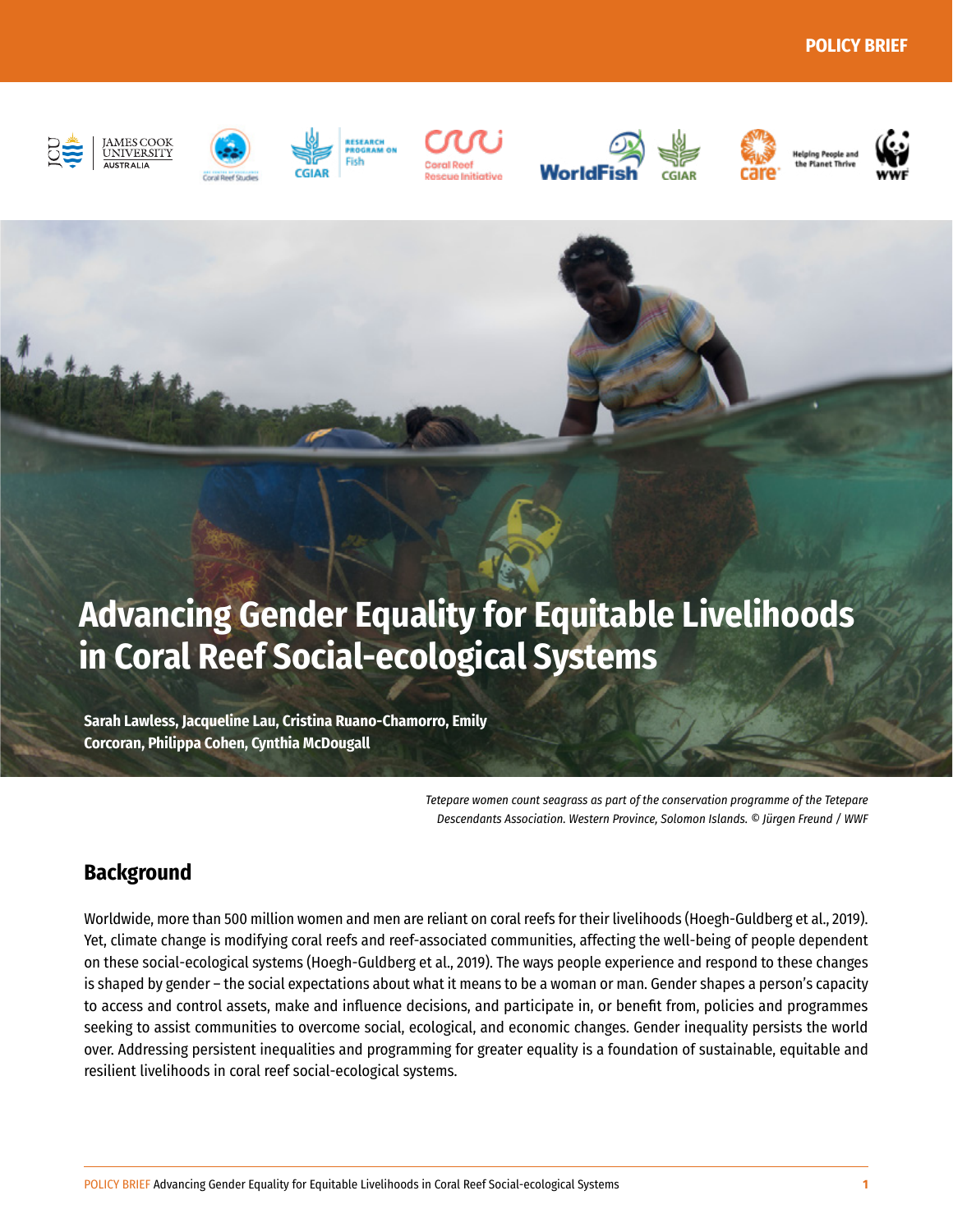This brief is intended for policymakers and policy influencers in national, multilateral and funding agencies who are committed to advancing gender equality in coral reef socialecological systems. It provides recommendations relevant to those working in coral reef related sectors including fisheries, conservation, food systems, blue economy, climate change adaptation and resilience, area-based management, sustainable development, and disaster risk reduction. The coral reef related policies to which this brief refers is broad – including formal global, regional, and national conventions, laws, plans and regulations; internal policies, procedures and processes of funders and implementing agencies; and sub-national and community level policies and plans for sustainable development and management.

#### **Gender equality is a necessary foundation on which to build equitable and sustainable livelihoods in coral reef social-**

**ecological systems.** Gender is a social construct that defines what it means to be a man or women, boy or girl in a given society – it carries specific roles, status and expectations within households, communities, and cultures (CARE, 2019). The roles of women and men, how they experience social, economic, or environmental change, and their opportunities to respond, adapt or adjust to this change is shaped by these societal definitions and expectations. The influence of gender interacts with other social factors, including poverty, ability, age and ethnicity. In many instances, women's access to, and control over, productive assets (i.e., the natural resources, income or technology a person has available to them to support their livelihood) are different and more limited than men's, undermining their capacity to adapt to socialecological changes (Cohen et al., 2016; Lawless et al., 2019; Locke et al., 2017). This means that women tend to experience poverty more intensely (Rao et al., 2021). Gender also shapes how people can engage with and experience policies and programmes seeking to assist communities navigate and overcome social-ecological change. Women tend to have less voice and influence in decision-making processes and are significantly underrepresented in leadership over natural resources and disaster response. Moreover, in aquatic resource dependent communities, research has found men tend to have greater flexibility to participate in adapted livelihoods or alternative livelihood initiatives (Cohen et al., 2016; Locke et al., 2017).

- **•** Gender equality is an end in itself (i.e., intrinsic goal) and a means to multiply the impact of sectoral outcomes (e.g., improved conservation or environmental outcomes).
- **•** Advancing gender equality is critical for improving livelihoods of the women and men who live in close association with coral reefs.
- **•** Gender equality commitments should be enshrined in policies (laws, procedures, and processes) related to coral reef social-ecological systems.
- **•** To address persistent inequalities, policies need to actively address and transform the invisible root causes of gender inequality by going 'below the waterline'.
- **•** Gender inequalities must be addressed at individual, household, communal, organizational, and societal scales.
- **•** Methodologies, tools, and gender transformative approaches are available to identify and pursue opportunities for greater gender equality and improved livelihoods.



*Felicitas Bansiloy, an entrepreneur and beneficiary of a CARE loan in the Philippines. ©Peter Caton/CARE*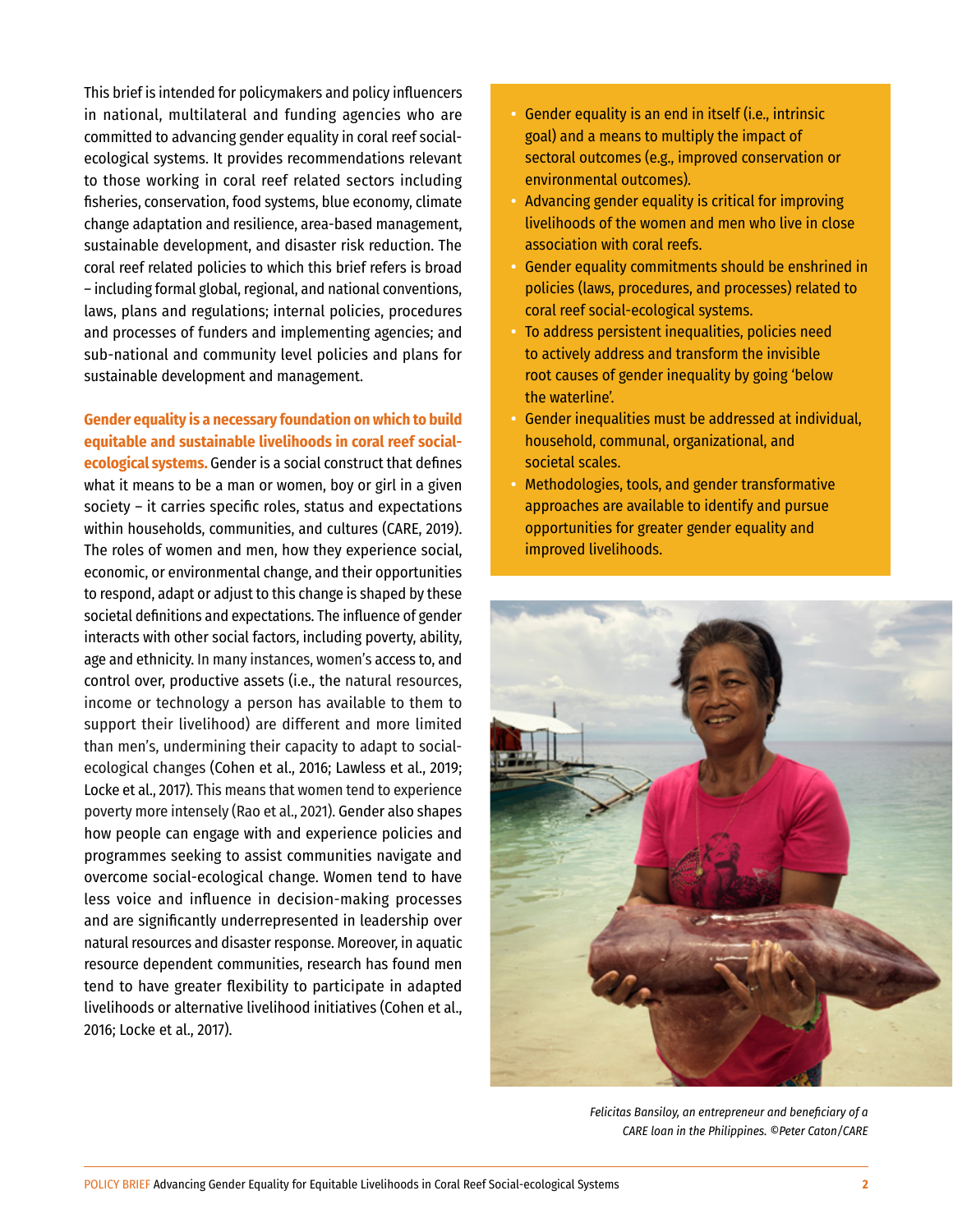**Coral reef related policies have the potential to support and promote approaches that transform gender and social norms and beliefs that perpetuate inequalities.** Policy approaches include those that challenge discriminatory gender and social norms and beliefs, and that avoid and overcome exclusionary practices. Removing these invisible barriers is a necessary step towards more resilient and equitable livelihoods, and as a step towards gender equality as an end in itself. **There is a need for deeper and more effective integration of gender equality in policy itself.** Many policies that impact upon the social or ecological elements of coral reefs (e.g., climate change mitigation and adaptation, fisheries management, conservation of biodiversity and habitats) are gender-blind and even completely overlook contributions women make to resource governance, income generation and food supply (Kleiber et al., 2013; Lau et al., 2021; Lawless et al., 2021). As a result, these policies fail to acknowledge or address the causes of gender inequality, thus sustaining that inequality. There is tendency for policies to focus on addressing the symptoms of gender equality, for instance, what women and men have and do (e.g., access to assets such as fishing gear, participation in training) and fail to address the deeper underlying structural barriers to gender equality (Lau & Ruano-Chamorro, 2021). The former considerations are considered 'above the waterline' (Figure 1). **In both formulation and implementation, these policies need to deliberately address the root causes of gender inequality, those 'below the waterline'** (Figure 1). These root causes or 'leverage points' for change refer to **structures: deepseated and invisible** social and **gender norms, systems, and policies** (McDougall et al., 2021). At present, these underlying structures are too frequently unrecognized and unaddressed by policy (Lau et al. 2021). If left unaddressed, these structures will continue to produce and re-produce unequal relations and outcomes, meaning the benefits or empowerment that the 'above the waterline' efforts had hoped and planned for may not eventuate for women, or may even result in backlash.



**Figure 1.** *Coral reef atoll illustrating that most coral reef related policies tend to focus only on gender issues 'above the waterline' (adapted from Lau et al. 2021). To enable the conditions for gender transformation, policies need to focus also on the issues below the waterline, which refer to the root cause of gender inequalities, for instance, the more invisible norms and power relations.*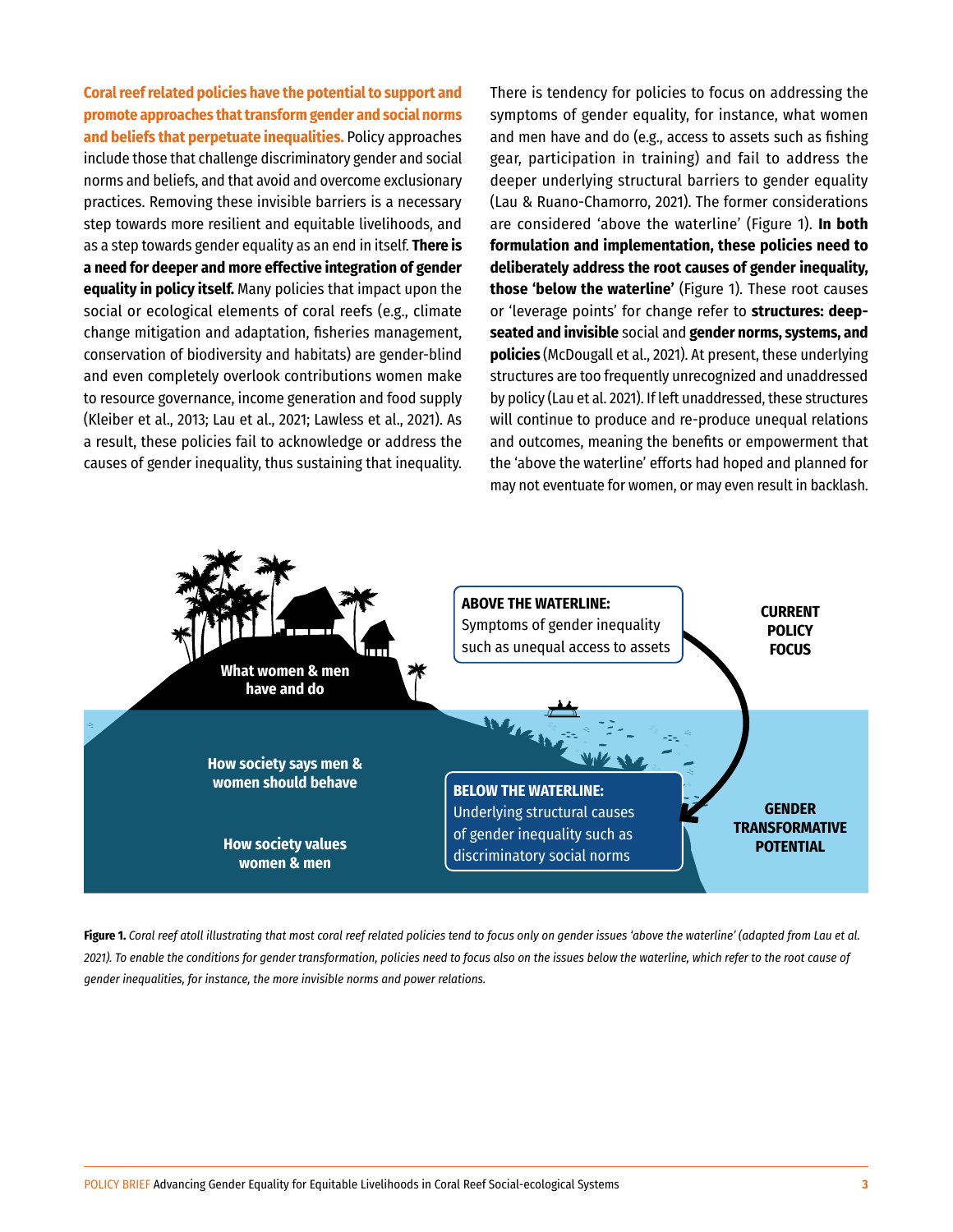# **Ways policymakers and influencers can work toward addressing gender inequality 'below the waterline' in coral reef social-ecological systems.**

Gender inequalities are produced and reinforced at multiple scales - from whole of society all the way down to individuals within households. These scales are nested and are influenced by each other. **Policies intending to enhance equality need**  **to consider gender inequalities that are perpetuated (and so can be addressed) at each of the individual, household, communal, organisational and global scales in different ways** (Figure 2).

| A. Types of Policies                                                                                                                                                                                             |                                                                                                                           |                                                                                                                                  | <b>B.</b> Scale                                                                                          | <b>C. Role of Policies</b>                                                                                                                                 | D. Cross-Cutting<br><b>Considerations</b>                                                                                                                                                                                  |
|------------------------------------------------------------------------------------------------------------------------------------------------------------------------------------------------------------------|---------------------------------------------------------------------------------------------------------------------------|----------------------------------------------------------------------------------------------------------------------------------|----------------------------------------------------------------------------------------------------------|------------------------------------------------------------------------------------------------------------------------------------------------------------|----------------------------------------------------------------------------------------------------------------------------------------------------------------------------------------------------------------------------|
| <b>Global goals and conventions</b><br>UN Sustainable Development Goals, UN Convention on<br>Biological Diversity, UN Sendai Framework for Disaster Risk<br>Reduction, UN Framework Convention on Climate Change |                                                                                                                           | <b>Global</b>                                                                                                                    | Provide global frameworks for protection of human<br>rights, environmental rights and social protections | <b>Prevent and eliminate</b><br>gender-based violence                                                                                                      |                                                                                                                                                                                                                            |
|                                                                                                                                                                                                                  | National fisheries, conservation, environment,<br>food security and climate related legislation, plans<br>and regulations |                                                                                                                                  | <b>National</b>                                                                                          | Provide national frameworks for protection of human<br>rights, environmental and social rights, welfare<br>provisions, and cross-sectoral policy alignment | Support gender equitable:<br>· distribution of benefits<br>and risks or burdens<br>divisions in labour<br>$\bullet$                                                                                                        |
|                                                                                                                                                                                                                  |                                                                                                                           | Policies and strategies within agencies<br>Local and national governing agencies; and<br>NGOs, funders and multilateral agencies | <b>Organisational</b>                                                                                    | Support gender equitable practices, cultures,<br>procedures and processes of agencies                                                                      | governance processes<br>control over assets<br>productive and<br>reproductive rights<br>• access to basic services<br>Apply an intersectional lens<br>(i.e., acknowledge inequalities are<br>shaped by diverse identities) |
|                                                                                                                                                                                                                  |                                                                                                                           | Local tenure rights, customary rules<br>and management plans                                                                     | <b>Communal</b>                                                                                          | Support equitable community management,<br>networks and local governance systems                                                                           |                                                                                                                                                                                                                            |
|                                                                                                                                                                                                                  |                                                                                                                           |                                                                                                                                  | <b>Household</b>                                                                                         | Support equitable divisions of<br>labour and decision-making                                                                                               |                                                                                                                                                                                                                            |
|                                                                                                                                                                                                                  |                                                                                                                           |                                                                                                                                  | <b>Individual</b>                                                                                        | Account for different gendered<br>contributions, needs, and aspirations                                                                                    |                                                                                                                                                                                                                            |

**Figure 2.** *Examples of the a) types of policies, laws, procedures and processes at b) different scales, c) their role in enabling the conditions for gender transformation and d) cross-cutting considerations across all scales.* 

**Consider how policies support gender equality as a goal, in and of itself.** Research suggests that when gender equality is framed and pursued as an intrinsic goal, where equity and justice are important goals in and of themselves, there is a greater likelihood of associated gender commitments and approaches leading toward equitable improvements (Lau, 2020; Lawless et al., 2021). Pursuing gender equality as an end goal, tends to balance above the waterline and below the waterline approaches. By contrast, when gender equality is pursued as means to another end (e.g., to enhance conservation outcomes or economic gains) there is a lower likelihood of making meaningful progress toward equality – because superficial and/or 'above the waterline' approaches tend to be pursued (Lawless et al., 2021).

**Ensure policies engage with, and reflect, gender considerations 'below the waterline'**. In general, this includes the more invisible aspects of gender inequality, including the norms embedded in formal and informal institutions (structures), nested in the mind (agency), and produced and reproduced through social interactions (relations). Gender transformative policy thus implies tracking of gender data and closing gender gaps. For example, ensuring coral reef associated livelihoods are understood using sex- and age-disaggregated data can make some invisible values visible. Collecting sexdisaggregated data allows for the measurement of differences between women and men on various social and economic dimensions and is a fundamental and basic first step in integrating gender issues into monitoring and evaluation of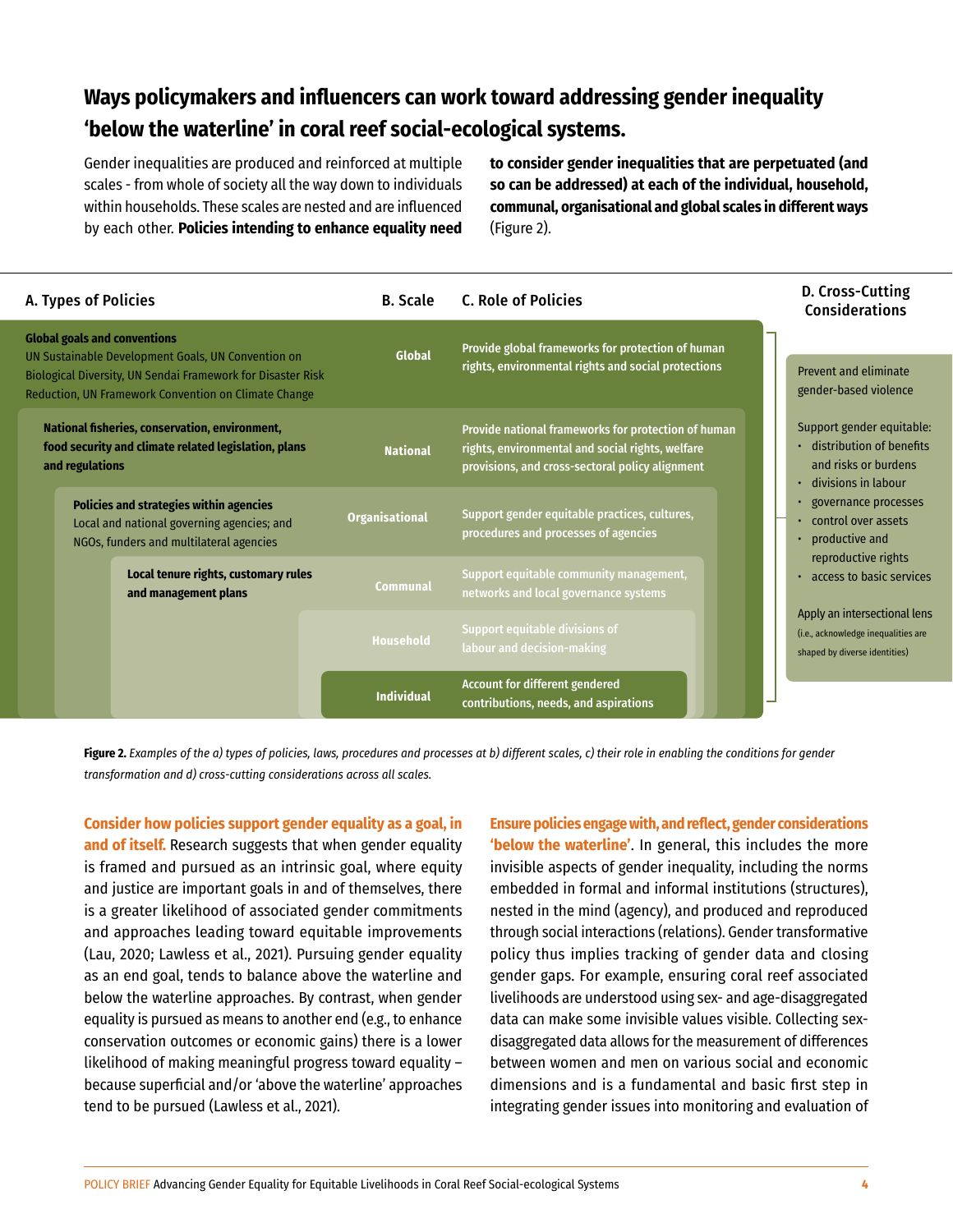gender equality (CARE, 2019c). Shifting focus to supporting gender equality 'below the waterline' must also address critical policy issues such as human and environmental rights, gender equal land and water rights, and prevention and elimination of gender-based violence. There are several resources that can provide more detailed guidance on promoting gender transformative norms, systems and policies (see for example McDougall et al., 2021; Lau et al., 2021).

**Recognize that gender equality is not simply a focus on women.** One aspect of this is recognizing intersectionality - women and men and people of other genders are not homogenous groups. They have many intersecting identities, including age, wealth, ability, ethnicity and more. These interact with gender to create specific needs as well as context-specific vulnerabilities in each coral reef socialecological system. For example, women or men who have migrated for marriage and do not possess tenure rights are generally less able to make decisions about the use and management of natural resources affecting their ability to adapt to the effects of social-ecological change (Lawless et al., 2019). Another aspect is the recognition that gender equality is everyone's responsibility and will only be achieved through engaging both women and men (and people of all genders) in addressing inequalities. This means policymakers and processes need to **attend to the ways in which men, masculinities and gender relations play in upholding inequalities – and specifically engage men as change agents.**

**Enable policy-making processes themselves to be gender equitable.** Critically reflect on who is making and influencing policies – are gender-balanced and diverse voices represented? It is important to **build the individual and collective agency of women in decision-making bodies.**  From a transformative perspective this may imply a need to challenge and dismantle structural barriers in representation and decision-making bodies themselves, including by illuminating and addressing unconscious bias and systems that tilt in favour of more powerful individuals or groups. Workplace self-assessment, reflection, and training tools, such as those used in the health sector, can be useful in undertaking such analysis (see for example Global Health 50/50, and its related and relevant framework, Global Food 50/50, 2021 or CARE's Social Analysis and Action tool).

**Design equitable policy-development processes that balance top-down commitment to gender equality with bottom-up inclusion and accountability**. Bottom-up policy formulations can ensure **the needs, aspirations and concerns of** *all* **people connected to coral reefs are represented**. Inclusive dialogues and citizen-led accountability mechanisms can assist the identification of intersectional inequalities (i.e., a diversity of identities) to ensure marginalized perspectives are adequately captured (CARE, 2019b). This process can bring greater recognition to voices 'from the ground' and **promote women's inclusion in policy-making** (ICWR, 2018).

**Policies need to engage with and integrate cross-cutting gender equality issues mandated at higher scales.** This requires **connecting coral reef related policies and programmes to laws and policies that support gender equality and women's empowerment**, for example national gender-based violence prevention policies. Gender-based violence can prevent women's access to essential information and support and inclusion in livelihood programmes.

**Gender policy commitments need to translate into action.**  This translation can be supported by ensuring **adequate funding, resources, leadership buy-in, and longer programme timeframes to support genuinely transformative change** (see iterative project cycle in Lau et al., 2021). In the short term, this may mean working in partnership with national governments, development agencies, and civil society groups with gender expertise to strengthen and transfer gender capacity. **Connecting with civil society groups working on genderbased issues** can help to ensure polices adequately capture the nature and depth of action required to address gender inequalities (ICWR, 2018). In the long term, these efforts need to be supported by prioritizing **training and capacity building** for those formulating policies, and designing and implementing programmes.

Regular evaluation of policies to track progress, and assess transformational change are important points for reflection in enabling gender transformative change (see iterative project cycle in Lau et al., 2021). Through this process it is possible to **assess the extent policies (i.e., their aims and outcomes) are gender transformative** by utilizing established methodologies and assessment tools. Examples include gender policy analysis methodologies (e.g., Lawless et al., 2021), and the application of gender assessment criteria such as the gender integration continuum (IGWG, 2017), the 'reach, benefit, empower, transform' assessment framework (Johnson et al., 2018; Kleiber et al., 2019), the Women's Empowerment in Fisheries Index (FISH, 2021) or the Gender Marker tool (CARE, 2019a).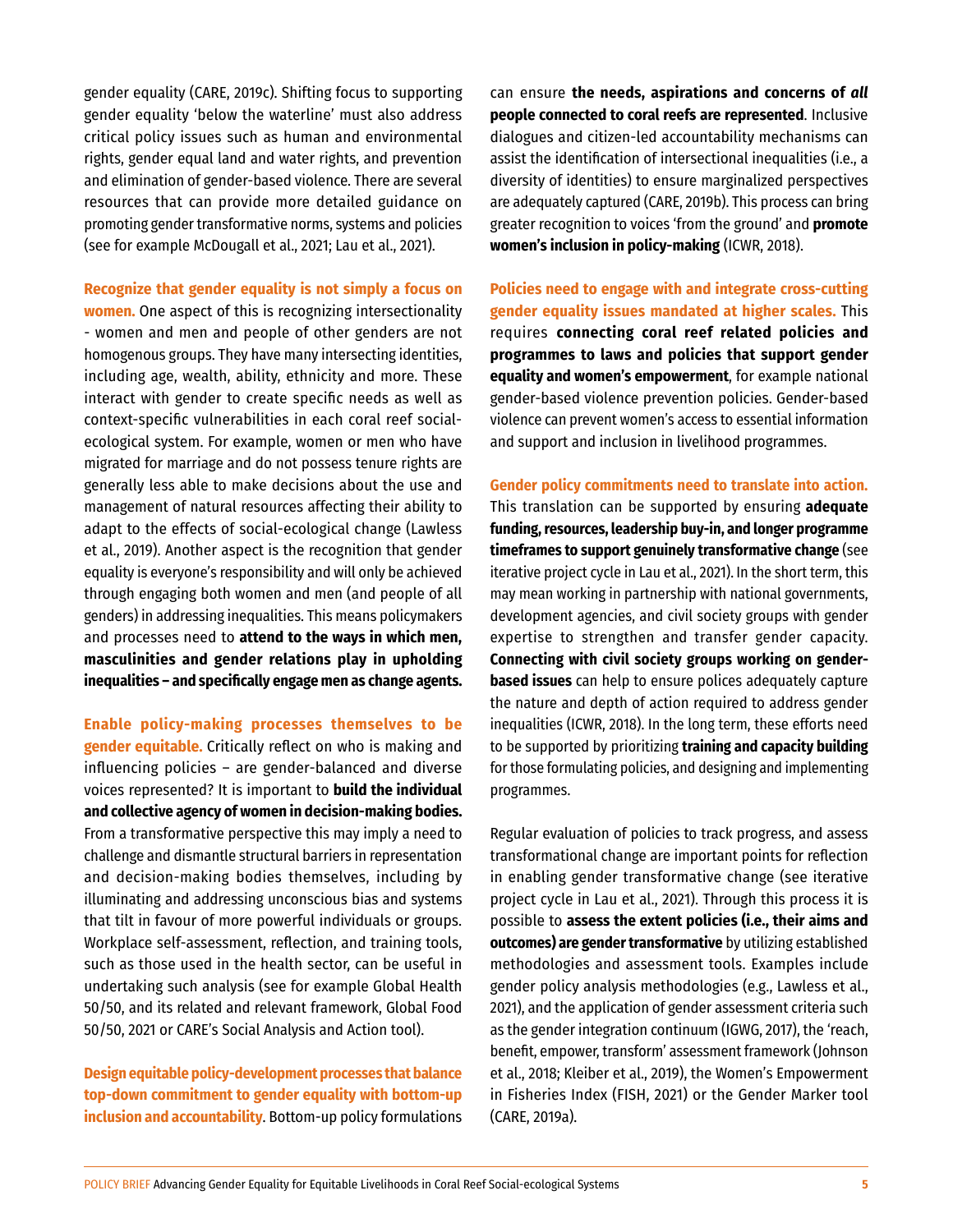## **Recommendations for enabling gender transformative change through coral reef related policies**

- **1.** Enable the conditions for gender transformative change by identifying and addressing the informal and formal root causes of gender inequality both above and below the waterline. 'Above the waterline' conditions require building agency, and 'below the waterline' include changing relations and transforming structures.
- **2.** Seek to prevent and eliminate gender-based violence and support the protection of human and environmental rights at all scales of policy, including through gender equitable distribution of opportunities, benefits and risks; divisions in labour; governance processes; representation of all voices; control over assets; productive and reproductive rights; and access to basic services.
- **3.** Connect to existing gender equality laws, regulations or cross-cutting goals in other sectors.
- **4.** Consider how policies support gender equality as a goal, in and of itself. When gender equality is framed and pursued as an intrinsic goal, there is a greater likelihood of associated gender commitments and approaches leading toward equitable improvements.
- **5.** Ensure that policy-making processes themselves are gender equitable, ensuring a diversity of voices represented and balance top-down commitment to gender equality with bottom-up inclusion. Inclusive dialogues and citizen-led accountability mechanisms facilitate the inclusion of perspectives of marginalised communities.
- **6.** Translate gender equality commitments into action by ensuring adequate funding, resources, and timeframes, and connecting civil society groups with gender expertise to strengthen and transfer gender capacity.
- **7.** Collect and use gender data and information for decision-making and organisational change and invest in research and knowledge generation for gender transformative development and conservation practice.
- **8.** Assess the extent to which coral reef associated policies are gender transformative by utilizing established methodologies and assessment tools listed in this brief.

### **References**

- CARE. Social Analysis and Action. Staff reflection and capacity transformation guide. Retrieved from [saa\\_staff\\_reflection\\_guide\\_](https://www.care.org/wp-content/uploads/2020/08/saa_staff_reflection_guide_final.pdf) [final.pdf \(care.org\)](https://www.care.org/wp-content/uploads/2020/08/saa_staff_reflection_guide_final.pdf)
- CARE. (2019a). *Gender Marker Guidance.* Retrieved from [http://gender.](http://gender.careinternationalwikis.org/_media/care_gender_marker_guidance_english.pdf) [careinternationalwikis.org/\\_media/care\\_gender\\_marker\\_guidance\\_](http://gender.careinternationalwikis.org/_media/care_gender_marker_guidance_english.pdf) [english.pdf](http://gender.careinternationalwikis.org/_media/care_gender_marker_guidance_english.pdf)
- CARE. (2019b). *Gender Transformative Adaptation From Good Practice to Better Policy* Retrieved from [https://reliefweb.int/sites/reliefweb.](https://reliefweb.int/sites/reliefweb.int/files/resources/CARE_Gender-Transformative-Adaptation_2019.pdf) [int/files/resources/CARE\\_Gender-Transformative-Adaptation\\_2019.](https://reliefweb.int/sites/reliefweb.int/files/resources/CARE_Gender-Transformative-Adaptation_2019.pdf) [pdf](https://reliefweb.int/sites/reliefweb.int/files/resources/CARE_Gender-Transformative-Adaptation_2019.pdf)
- CARE. (2019c). Gender Equality and Women's Voice Guidance Note.
- Cohen, P., Lawless, S., Dyer, M., Morgan, M., Saeni, E., Teioli, H., & Kantor, P. (2016). Understanding adaptive capacity and capacity to innovate in social-ecological systems; applying a gender lens. *Ambio, 45*(3), 309-321.
- FISH. (forthcoming in 2021). The Women's Empowerment in Fisheries Index for Projects (Pro-WEFI). FISH Guidance Note. Penang: WorldFish.
- Global Health 50/50. (2021). Gender and health self-assessment. Retrieved from <https://globalhealth5050.org/gh5050-how-to-series-2/>
- Global Food 50/50. Global Health 50/50 and IFPRI. (2021). Retrieved from [Introducing Global Food 50/50 \(globalfood5050.org\)](https://globalfood5050.org/wp-content/themes/gf5050/media/REPORT_2021_GlobalFood5050_Web.pdf)
- Hoegh-Guldberg, O., Pendleton, L., & Kaup, A. (2019). People and the changing nature of coral reefs. *Regional Studies in Marine Science, 30*, 100699.
- ICWR. (2018). *Gender equity and male engagement: It only works when everyone plays.* Retrieved from [https://www.icrw.org/wp-content/](https://www.icrw.org/wp-content/uploads/2018/02/ICRW_Gender-Equity-and-Male-Engagement_Brief.pdf) [uploads/2018/02/ICRW\\_Gender-Equity-and-Male-Engagement\\_](https://www.icrw.org/wp-content/uploads/2018/02/ICRW_Gender-Equity-and-Male-Engagement_Brief.pdf) [Brief.pdf](https://www.icrw.org/wp-content/uploads/2018/02/ICRW_Gender-Equity-and-Male-Engagement_Brief.pdf)
- IGWG. (2017). *Gender Integration Continuum*. Retrieved from [https://www.](https://www.igwg.org/wp-content/uploads/2017/05/FG_GendrIntegrContinuum.pdf) [igwg.org/wp-content/uploads/2017/05/FG\\_GendrIntegrContinuum.](https://www.igwg.org/wp-content/uploads/2017/05/FG_GendrIntegrContinuum.pdf) [pdf](https://www.igwg.org/wp-content/uploads/2017/05/FG_GendrIntegrContinuum.pdf)